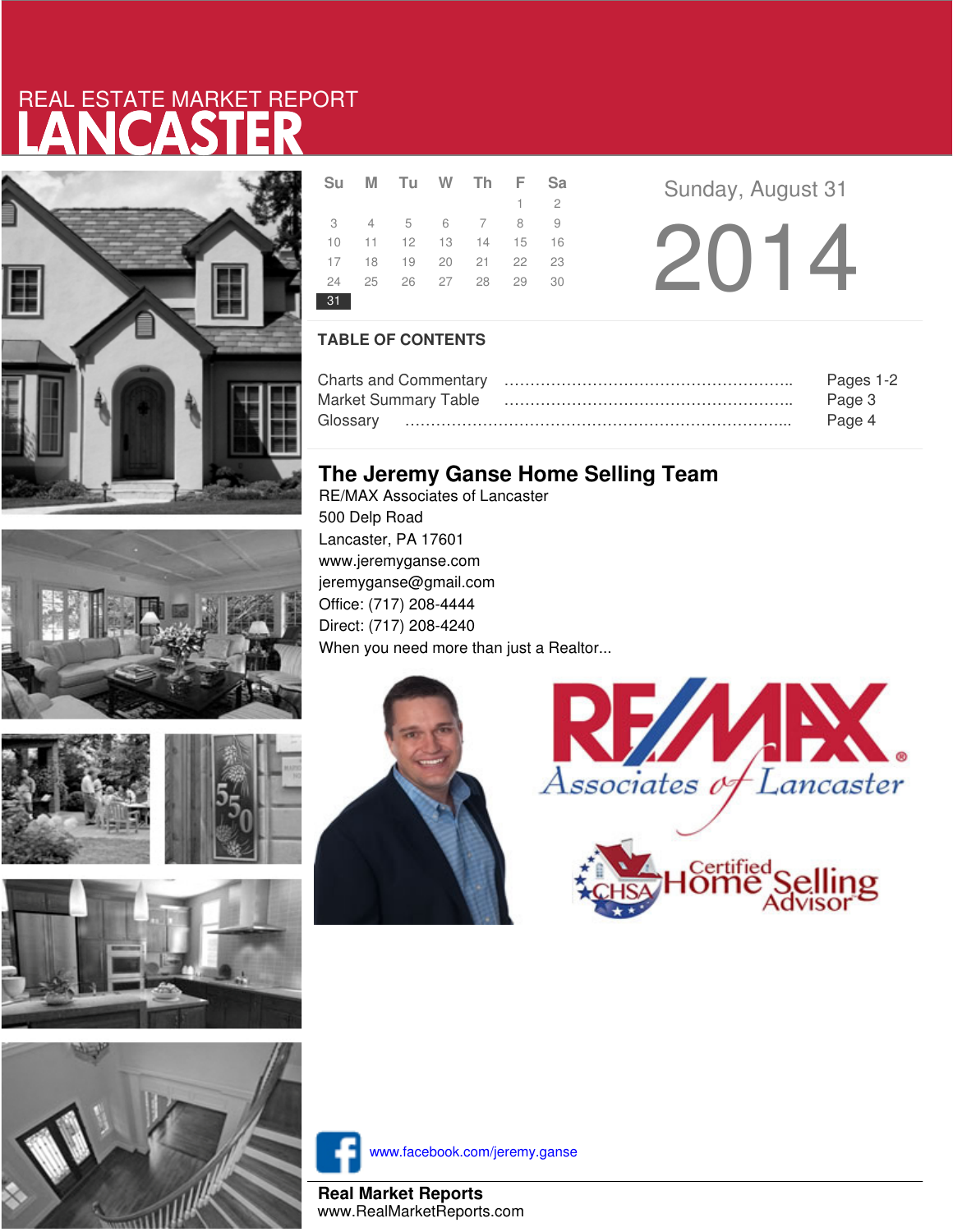

Sunday, August 31, 2014

## The Jeremy Ganse Home Selling Team

jeremyganse@gmail.com RE/MAX Associates of Lancaster Office: (717) 208-4444

at the real estate market. Currently there are 674 sales pending in the market overall, leaving 2619 listings still for sale. The resulting pending ratio is 20.5% (674 divided by 3,293). So you might be asking yourself, that's great... but what exactly does it mean? I'm glad you asked! *Let's take a look*

The pending ratio indicates the supply & demand of the market. Specifically, a high ratio means that listings are in demand and quickly going to contract. Alternatively, a low ratio means there are not enough qualified buyers for the existing supply.

**"Current inventory is described as mildly active."**

Taking a closer look, we notice that the \$150K - \$200K price range has a relatively large number of contracts pending sale.

We also notice that the \$150K - \$200K price range has a relatively large inventory of properties for sale at 494 listings. The average list price (or asking price) for all properties in this market is \$246,202.





A total of 2572 contracts have closed in the last 6 months with an average sold price of \$196,584. Breaking it down, we notice that the \$150K - \$200K price range contains the highest number of sold listings.

Alternatively, a total of 1659 listings have failed to sell in that same period of time. Listings may fail to sell for many reasons such as being priced too high, having been inadequately marketed, the property was in poor condition, or perhaps the owner had second thoughts about selling at this particular time. The \$150K - \$200K price range has the highest number of off-market listings at 311 properties.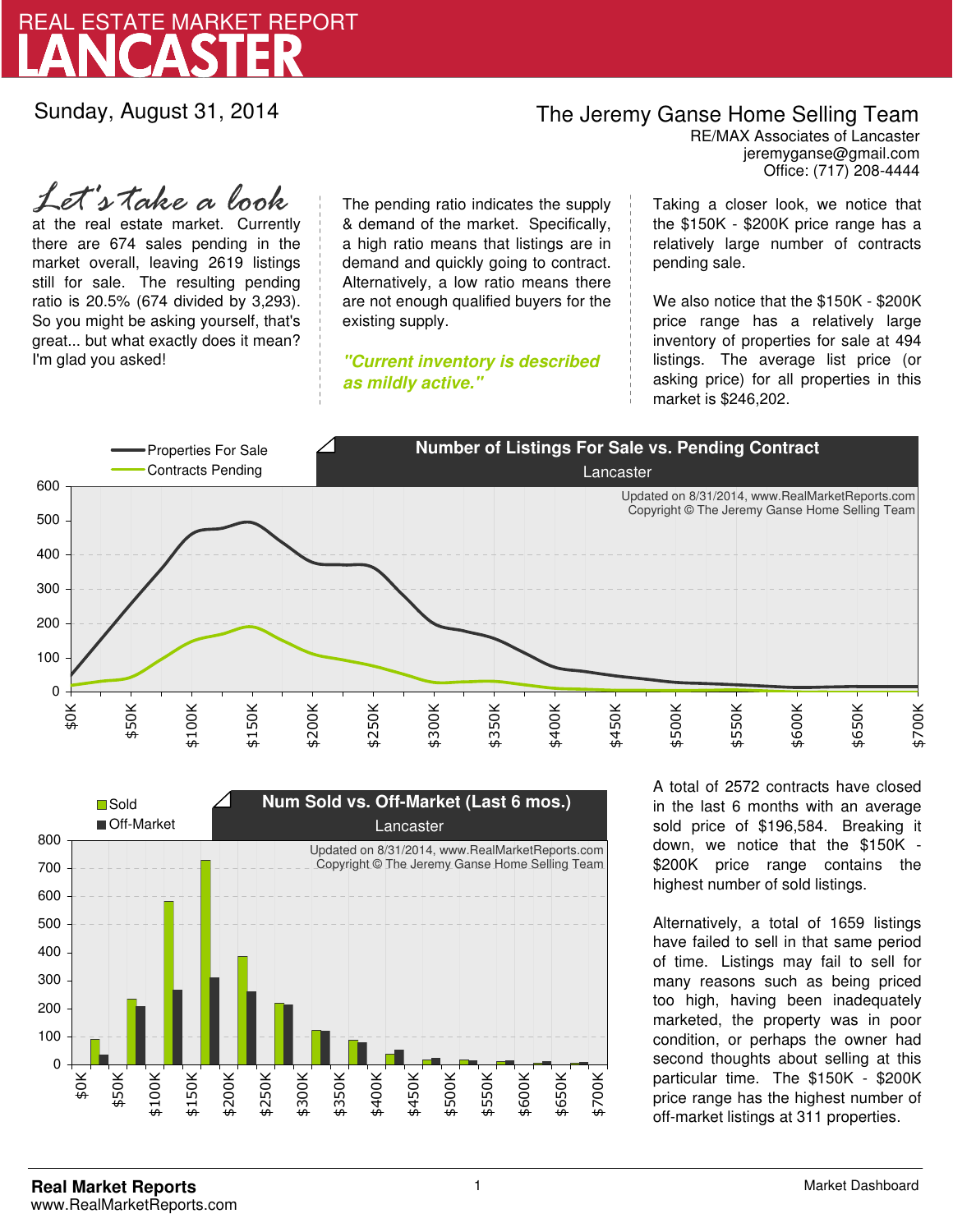# LANCASTER REAL ESTATE MARKET REPORT

## Sunday, August 31, 2014

# The Jeremy Ganse Home Selling Team

jeremyganse@gmail.com RE/MAX Associates of Lancaster Office: (717) 208-4444

Looking at the chart to the right, you might be wondering why average days on market (DOM) is important. This is a useful measurement because it can help us to determine whether we are in a buyer's market (indicated by high DOM), or a seller's market (indicated by low DOM). Active listings (properties for sale) have been on the market for an average of 14 days.

Analysis of sold properties for the last six months reveals an average sold price of \$196,584 and 67 days on market. Notice that properties in the \$450K - \$500K price range have sold quickest over the last six months.

The recent history of sales can be seen in the two charts below. The average sold price for the last 30 days was \$212,192 with an average DOM of 52 days.

Since the recent DOM is less than the average DOM for the last 6 months, it is a positive indicator for demand. It is always important to realize that real estate markets can fluctuate due to many factors, including shifting interest rates, the economy, or seasonal changes.



### **"The average list-to-sales ratio for this area is 97.3%."**

Ratios are simple ways to express the difference between two values such as list price and sold price. In our case, we typically use the list-to-sale ratio to determine the percentage of the final list price that the buyer ultimately paid. It is a very common method to help buyers decide how much to offer on a property.

Analysis of the absorption rate indicates an inventory of 6.1 months based on the last 6 months of sales. This estimate is often used to determine how long it would take to sell off the current inventory of properties if all conditions remained the same. It is significant to mention that this estimate does not take into consideration any additional properties that will come onto the market in the future.



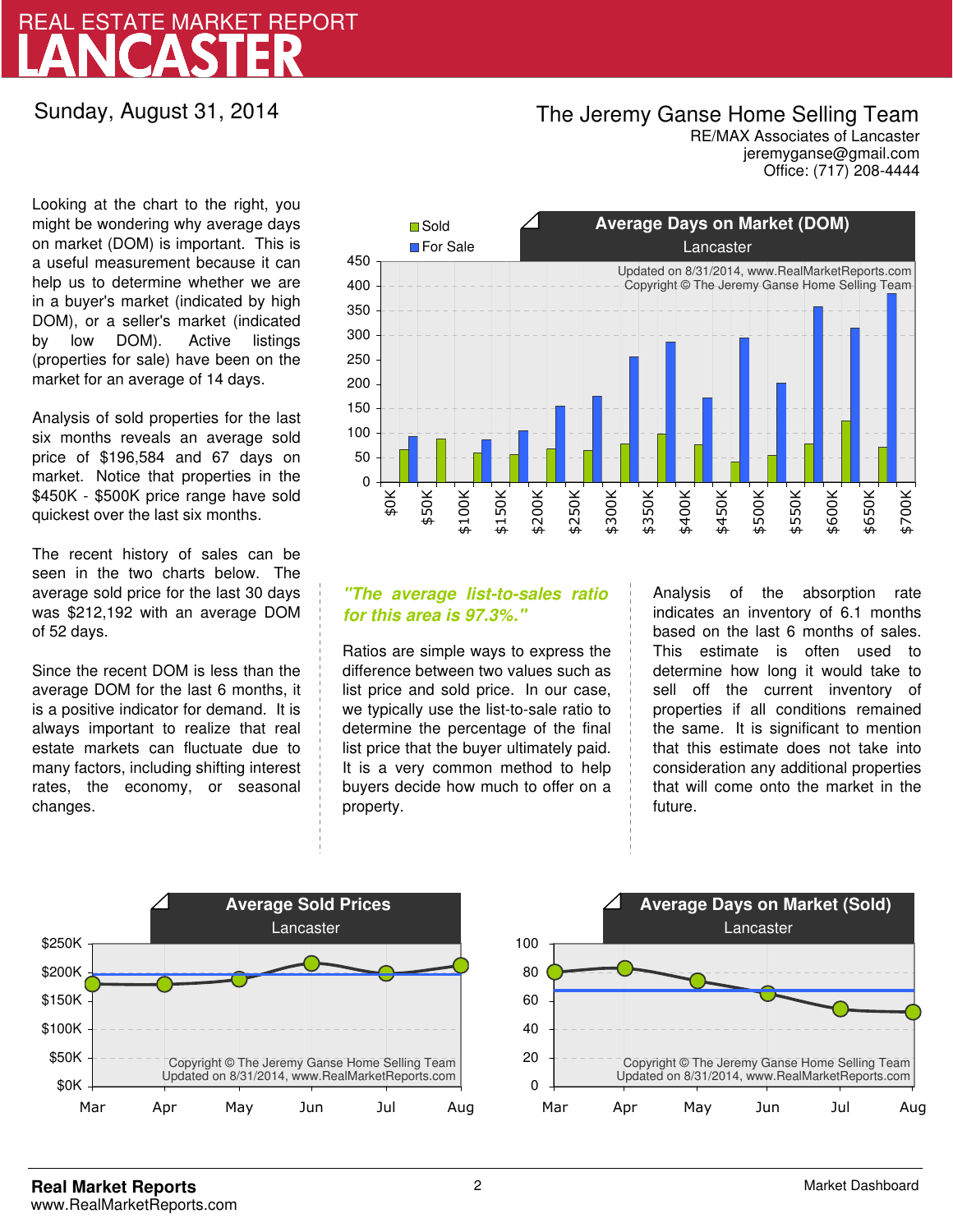# LANCASTER REAL ESTATE MARKET REPORT

Sunday, August 31, 2014

# The Jeremy Ganse Home Selling Team

jeremyganse@gmail.com RE/MAX Associates of Lancaster Office: (717) 208-4444

|                                    |           | <b>Contracts Pending [2]</b> |            |                   |            |         |                               | Off-Market in the Last 6 Months [3] |            |                   |                   |                   | <b>Absorption Rate</b> |              |      |
|------------------------------------|-----------|------------------------------|------------|-------------------|------------|---------|-------------------------------|-------------------------------------|------------|-------------------|-------------------|-------------------|------------------------|--------------|------|
|                                    |           | For Sale <sup>[1]</sup>      |            |                   |            |         | Sold in the Last 6 Months [4] |                                     |            |                   |                   |                   |                        |              |      |
| <b>Price Range</b>                 |           | Total                        | Avg        | Avg               | Total      | Pending | <b>Total</b>                  | <b>Total</b>                        | Avg        | Avg Orig          | Avg               | Avg               |                        | List to      | Mos. |
| Min.                               | Max.      | <b>Num</b>                   | <b>DOM</b> | <b>List Price</b> | <b>Num</b> | Ratio   | <b>Num</b>                    | <b>Num</b>                          | <b>DOM</b> | <b>List Price</b> | <b>List Price</b> | <b>Sold Price</b> |                        | <b>Sales</b> |      |
| \$0                                | \$49,999  | 47                           | 95         | \$41,423          | 19         | 28.8%   | 36                            | 92                                  | 67         |                   | \$40,329          | \$35,646          |                        | 88.4%        | 3.1  |
| \$50,000                           | \$99,999  | 257                          | $-1,328$   | \$79,832          | 43         | 14.3%   | 207                           | 235                                 | 89         |                   | \$84,298          | \$79,465          |                        | 94.3%        | 6.6  |
| \$100,000                          | \$149,999 | 460                          | 86         | \$129,480         | 147        | 24.2%   | 266                           | 583                                 | 61         |                   | \$131,487         | \$127,923         |                        | 97.3%        | 4.7  |
| \$150,000                          | \$199,999 | 494                          | 106        | \$176,002         | 190        | 27.8%   | 311                           | 731                                 | 58         |                   | \$175,892         | \$172,730         |                        | 98.2%        | 4.1  |
| \$200,000                          | \$249,999 | 378                          | 156        | \$227,563         | 111        | 22.7%   | 260                           | 387                                 | 68         |                   | \$227,043         | \$222,977         |                        | 98.2%        | 5.9  |
| \$250,000                          | \$299,999 | 363                          | 175        | \$276,236         | 76         | 17.3%   | 213                           | 219                                 | 66         |                   | \$279,600         | \$273,901         |                        | 98.0%        | 9.9  |
| \$300,000                          | \$349,999 | 200                          | 257        | \$327,800         | 28         | 12.3%   | 121                           | 122                                 | 78         |                   | \$330,705         | \$323,656         |                        | 97.9%        | 9.8  |
| \$350,000                          | \$399,999 | 156                          | 286        | \$375,243         | 31         | 16.6%   | 79                            | 88                                  | 99         |                   | \$383,245         | \$371,777         |                        | 97.0%        | 10.6 |
| \$400,000                          | \$449,999 | $72\,$                       | 173        | \$428,271         | 11         | 13.3%   | 52                            | 37                                  | 77         |                   | \$435,944         | \$422,268         |                        | 96.9%        | 11.7 |
| \$450,000                          | \$499,999 | 47                           | 295        | \$479,396         | 5          | 9.6%    | 24                            | 19                                  | 42         |                   | \$494,342         | \$479,206         |                        | 96.9%        | 14.8 |
| \$500,000                          | \$549,999 | 28                           | 203        | \$530,278         | 4          | 12.5%   | 16                            | 18                                  | 55         |                   | \$543,480         | \$520,263         |                        | 95.7%        | 9.3  |
| \$550,000                          | \$599,999 | 21                           | 359        | \$581,595         | 6          | 22.2%   | 16                            | 11                                  | 79         |                   | \$591,618         | \$571,173         |                        | 96.5%        | 11.5 |
| \$600,000                          | \$649,999 | 13                           | 315        | \$625,585         | 0          | 0.0%    | 12                            | $\overline{7}$                      | 125        |                   | \$661,871         | \$622,000         |                        | 94.0%        | 11.1 |
| \$650,000                          | \$699,999 | 16                           | 385        | \$681,941         | 0          | 0.0%    | 8                             | $\overline{7}$                      | 72         |                   | \$701,043         | \$681,412         |                        | 97.2%        | 13.7 |
| \$700,000                          | $+$       | 67                           | 178        | \$984,659         | 3          | 4.3%    | 38                            | 16                                  | 159        |                   | \$1,032,868       | \$927,212         |                        | 89.8%        | 25.1 |
| <b>Market Summary &gt;&gt;&gt;</b> |           | 2,619                        | 14         | \$246,202         | 674        | 20.5%   | 1,659                         | 2,572                               | 67         |                   | \$202,101         | \$196,584         |                        | 97.3%        | 6.1  |

Status = [1] A; [2] P; [3] E, L, W; [4] C

County = Lancaster

-

Property Type = Residential/Farm

Date Range = 03/02/2014 to 08/31/2014 control and the control of the Data believed to be accurate but not guaranteed.